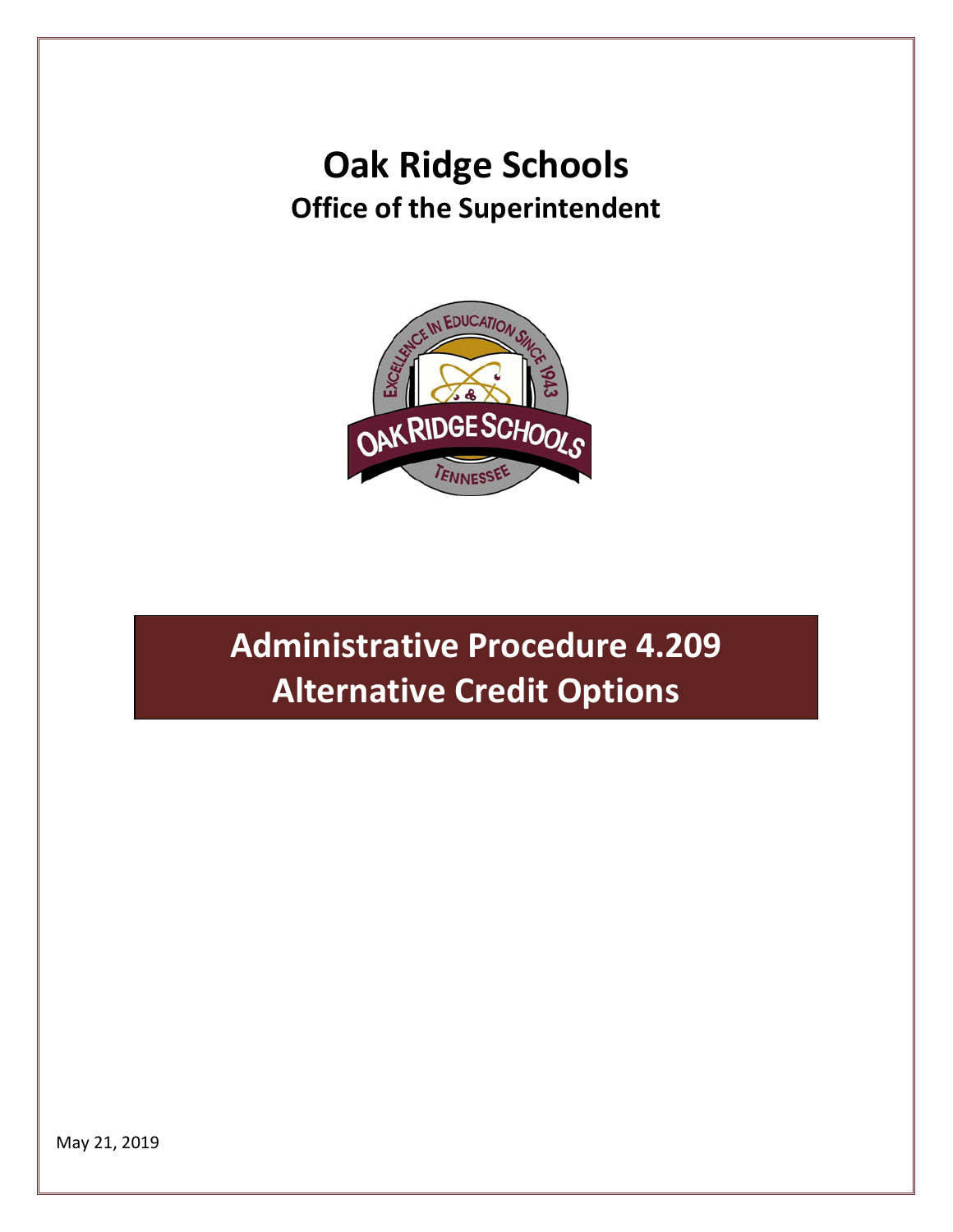According to Board policy 4.209, high school students may earn academic credit to be applied toward graduation requirements by completing online courses provided by the Oak Ridge Schools' credit recovery platform or an accredited university with whom Oak Ridge Schools has a partnership under certain circumstances. These circumstances include the following:

- The student attended summer school but did not complete the course;
- The student previously failed the course and meets other criteria for credit recovery;
- The student has an extended medical condition that prohibits her/him from attending class;
- The student is currently enrolled at Secret City Academy;
- The principal, with consultation from the student's teachers and agreement from the parents/guardians, determines the student requires a differentiated or accelerated learning environment.

If a student is enrolled in an online course that aligns with a state end of course exam, the student must also take the state end of course exam in order to receive credit.

Oak Ridge Schools' students can only receive credit if they pass a course approved by the Oak Ridge Board of Education.

The following procedures provide further elaboration relating to online courses offered for initial credit for students with extended medical conditions or for students who require a differentiated or accelerated learning environment.

#### **Extended Medical Conditions**

#### **Homebound Services**

Homebound students are defined as students for whom a certifying agent determines must stay at home for medical reasons for two or more weeks. A licensed treating physician requests that the student must receive homebound services. The form is processed through the Pupil Services Department. When homebound services are approved, they are entered into Skyward by Pupil Services under code H. Homebound services are reviewed every 30 days.

Homebound students are provided services by Oak Ridge staff. The student receives three hours per week of direct services. The parent must be present at the time that the services are provided. At the high school, teachers design coursework for homebound students and then the homebound staff are provided training on the online platform if needed. The homebound staff provides progress monitoring services. The teacher of record uses the results of the work the student does online as part of their grade.

With respect to policy 4.209, in order for the student to receive initial credit from online courses, the student must first receive approval from the principal before enrolling in the online course. Second, the student must be homebound per submitted medical documentation for an extended period of time, generally a semester or more. The student can follow the online curriculum and the teacher of record provides a grade based on the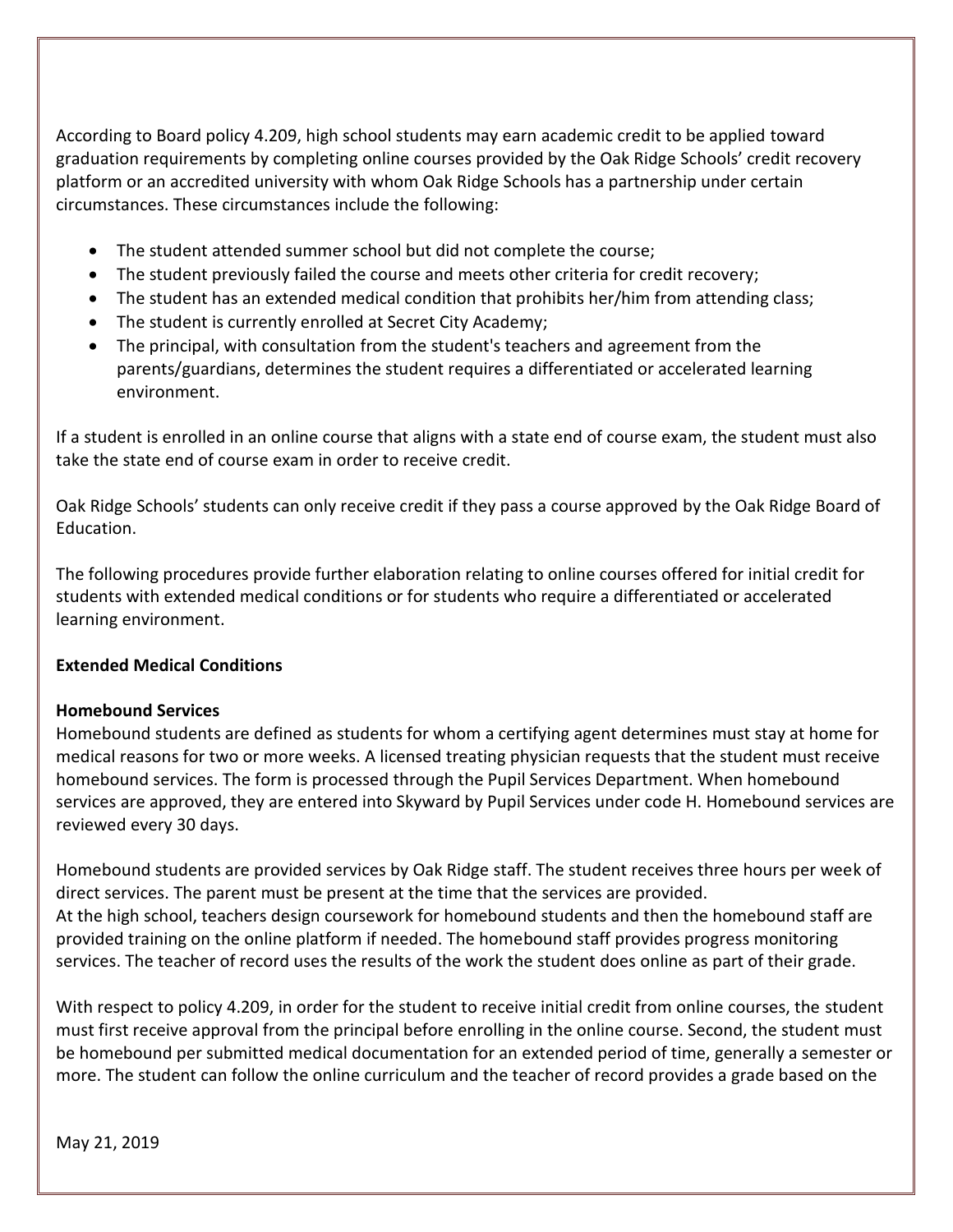student's work in that course. If the student does not have a teacher of record, an administrator will be assigned as the teacher of record.

#### **Other Extended Medical Conditions**

If the student has an extended medical condition but does not meet the criteria for homebound services, the student may receive initial credit from online courses in the following conditions:

- The student must have a documented medical condition that prevents the student from attending class for a semester or more;
- The student does not have a history of truancy; and
- The student must first receive approval from the principal before enrolling in the online course.

### **Differentiated or Accelerated Learning Environment**

Students who need a differentiated or accelerated learning environment may be at risk of not graduating from high school or may not be able to fit a face-to-face class into their schedule.

Online courses are considered CP courses and therefore have the CP scale and weighting. Unless there are extraordinary circumstances, students will not be able to take science courses online due to the laboratory requirements. Online courses will not be approved in order to avoid an instructor or a face-to-face course that can fit into a student's schedule. Online courses offered during the school year will be taken at Oak Ridge High School or Secret City Academy and not at home unless the student has an extended medical condition as indicated above.

#### **Transfer Students**

Transfer students may require a differentiated learning schedule if they are coming from a high school with a block schedule and they arrive after October of the school year. In this situation, the student can take online courses with principal's approval for initial credit by doubling up the number of periods per course. For example, a student on a block schedule arrives at Oak Ridge High School in December without yet having taken a math class. In this case, the student could take Algebra 1 for the second semester by taking it online for two periods a day if this option is in the student's best interest. As another example, a student could take an online CTE or fine arts course in order to satisfy a graduation requirement if the face-to-face course does not fit into their schedule. As a counterexample, if a student is taking U.S. History on a block schedule and arrives in April, the student would likely not need the online course and could be integrated into the face-toface course.

If a student transfers as an upperclassman, a transcript analysis will be completed in order to determine which, if any, online courses they will need in order to prepare for graduation.

#### **Summer Online Courses**

Summer online courses will be provided in alignment with School Board policy 4.210 and Administrative Procedure 4.210, which state that summer courses for initial credit are reserved for students on an advanced or accelerated learning path. Summer online courses are considered equivalent to CP courses and therefore have the CP scale and weighting. Students who take online courses in the summer must complete the course before the first day of school. If the student does not complete the course, the student's transcript will have an F on it until the course is successfully repeated.

May 21, 2019